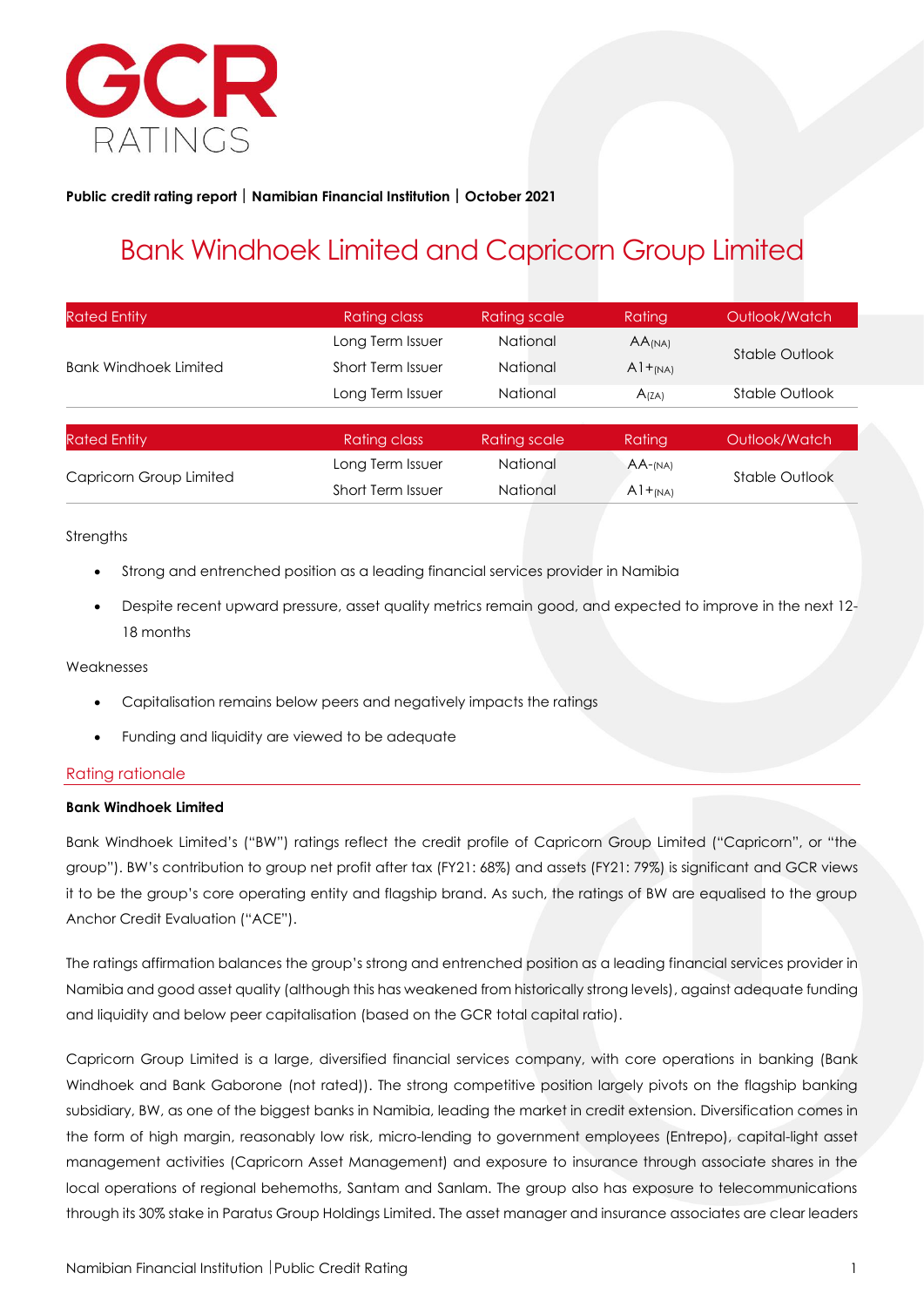in their respective markets, and this combined strength supports good, through the cycle revenue stability and diversity, with a high proportion of annuity type interest and fee-based income. There is some geographic diversification from the Botswana banking subsidiary (Bank Gaborone), but the franchise strength of the business is ultimately underpinned by the Namibian operations, supporting the strong competitive position assessment.

Environmental, Social and Corporate Governance ("ESG") considerations are neutral ratings factors, however, we note the group's growing emphasis on renewable energy and sustainable projects through BW, which recently issued the first Sustainability bond in Namibia. Although unlikely in the medium to long-term, should renewable energy projects and broadened focus on sustainable financing become a significantly material component of the bank's loan portfolio, with BW able to leverage off its bond framework and tap further funding for these projects that clearly differentiate it from peers, we could uplift the business profile assessment for ESG characteristics.

We have moderated the risk assessment to reflect the notable upward pressure on asset quality over the last two years. Economic frailties in the group's core market of Namibia, coupled with pandemic-induced disruptions across the region, presented highly challenging operating conditions, which inevitably caused credit losses and non-performing loans ("NPLs") to breach historical levels. That said, BW's asset quality continued to stack up well relative to most peers in Namibia and we do expect a normalisation in key metrics over the next 12-18 months. On the other hand, Bank Gaborone (the smaller banking subsidiary) does exhibit a weaker risk profile than BW, which weighs slightly on overall group asset quality. Looking ahead, we are forecasting contained credit losses of around 0.7% over the next two years (primarily due to normalised provisioning and expected recoveries), but NPLs could remain elevated at just north of 5.6%. While there may be a rebound in economic activity and lower intensity of pandemic effects, there could still be some negative tail impact from significant exposures to vulnerable sectors, such as commercial real estate (c.18% of total advances). This could result in revaluation risk, although provisioning levels (of stage 3 loans) are slightly above most peers, and together with lower interest rates that could support repayment capacity (at least in the short-term), may mitigate some of the pressure on future credit costs.

Like peers, the group exhibits a high reliance on wholesale funding, a structural problem in the Namibian market. BW has the second largest market share of deposits, and the funding mix is fairly well balanced between short, medium and long-term maturities. The GCR stable funding ratio was 85% at FY21, better than most peers. Liquid asset coverage of total deposits was in line with peers at 22%, however, above average loan growth has contributed to a more leverage position, with loans to deposits above 100%. The group continues to hold sufficient liquid assets above regulatory requirements.

Capital and leverage remained quite stable over the past three years, with the GCR total capital ratio around 12.3%. The group is viewed to possess thinner loss absorption buffers, with most peers' GCR total capital ratios tracking above 13%. We believe that there is a high likelihood for earnings improvement over the next two years (following COVID-19 induced earnings strain in FY20) given the expectations for lower credit costs, stabilised net interest margins, moderate loan growth (between 3%-5%) and disposal of the Zambian banking subsidiary (which has been margin dilutive). Our forecast points to a GCR total capital ratio between 12.5%-12.7%, supporting an intermediate capital assessment.

#### **Capricorn Group Limited**

The ratings on Capricorn Group Limited are a notch lower than the group ACE, reflecting the structurally subordinated status of Non-Operating Holding Companies ("NOHC"). This reflects GCR's opinion that the NOHC is reliant on cash flows and dividends from largely regulated, operating group companies, which could be interrupted by regulators should there be a stress event.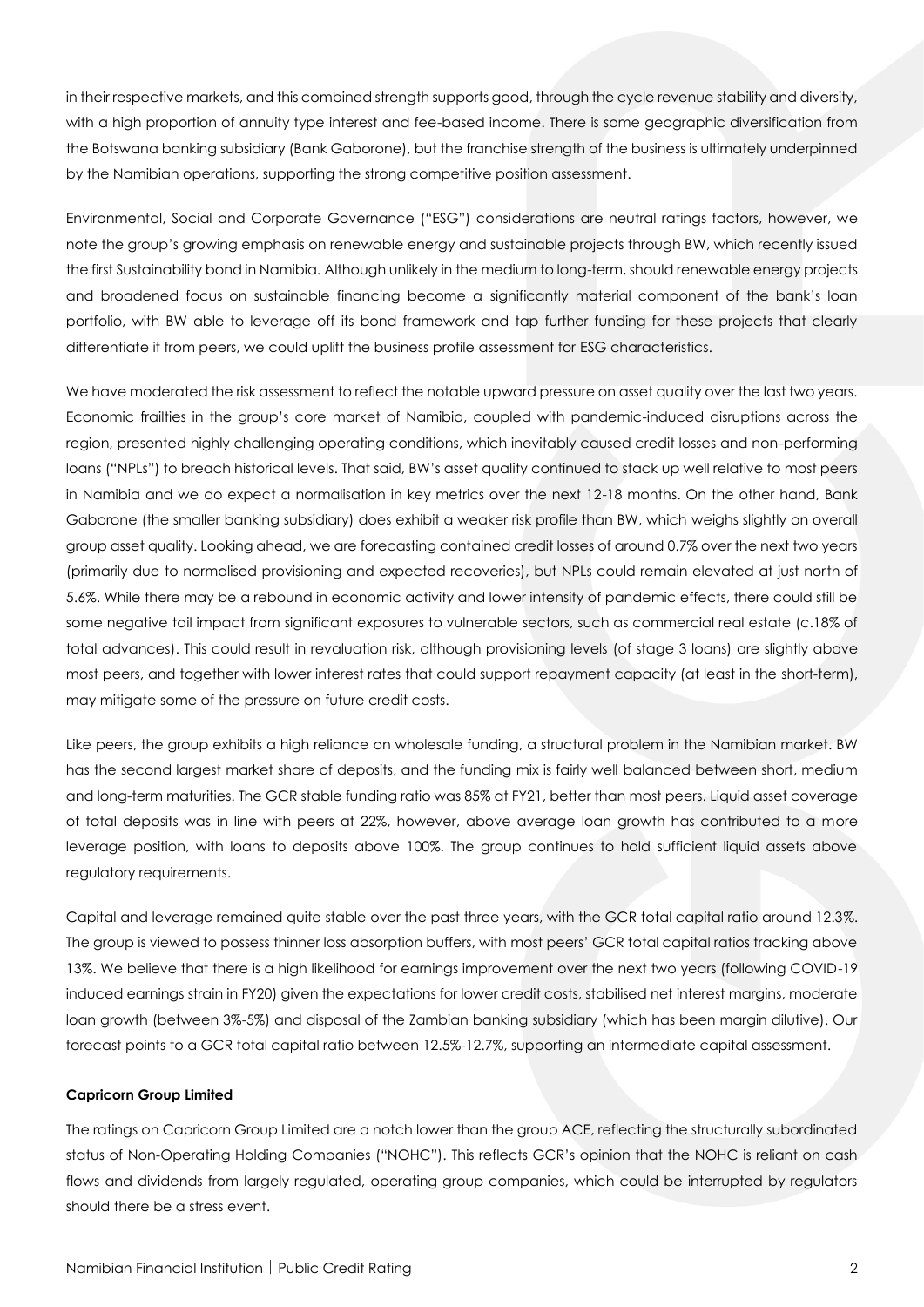#### Outlook statement

We expect the credit profile of the group to remain anchored by its strong competitive position in the Namibian market, while the recent asset quality pressures are likely to subside over the next two years as credit losses improve to 0.7%. The latter may also support continued earnings momentum, and along with loan growth expectations of 3%-5% and a consistent dividend policy, sustain an adequate, but stable GCR total capital ratio of between 12.5%-12.7% over the rating horizon. We are not expecting a change to the funding structure which aligns to domestic peers, and liquidity is likely to remain adequate with sufficient buffers relative to regulatory requirements.

#### Rating triggers

The ratings could be upgraded should asset quality return to historical levels and key capital, funding and liquidity metrics align with/exceed peers. Conversely, negative rating pressure may stem from weakening asset quality, which would weigh on earnings and capitalisation, or any signs of liquidity stress that would undermine the funding and liquidity assessment relative to peers.

#### Analytical contacts

| Primary analyst  | Vinay Nagar             | Senior Financial Institutions Analyst |
|------------------|-------------------------|---------------------------------------|
| Johannesburg, ZA | Vinay@GCRratings.com    | +27 11 784 1771                       |
| Committee chair  | <b>Matthew Pirnie</b>   | <b>Group Head of Ratings</b>          |
| Johannesburg, ZA | MatthewP@GCRratings.com | +27 11 784 1771                       |

#### Related criteria and research

Criteria for the GCR Ratings Framework, May 2019 Criteria for Rating Financial Institutions, May 2019 GCR Ratings Scale, Symbols & Definitions, May 2019 GCR Country Risk Scores, October 2021 GCR Financial Institutions Sector Risk Score, September 2021

#### Ratings History

|                   | <b>Bank Windhoek Limited (Namibian Scale)</b> |              |                      |         |                |  |
|-------------------|-----------------------------------------------|--------------|----------------------|---------|----------------|--|
| Rating class      | Review                                        | Rating scale | Rating               | Outlook | Date           |  |
| Long Term Issuer  | Initial                                       | National     | $AA$ <sub>(NA)</sub> | Stable  | September 2005 |  |
|                   | Last                                          | National     | $AA$ <sub>(NA)</sub> | Stable  | September 2020 |  |
|                   | Initial                                       | National     | $A1+_{(NA)}$         | N/a     | September 2005 |  |
| Short Term issuer | Last                                          | National     | $A1+_{(NA)}$         | N/a     | September 2020 |  |

| Bank Windhoek Limited (South African Scale) |         |              |           |         |                |  |
|---------------------------------------------|---------|--------------|-----------|---------|----------------|--|
| <b>Rating class</b>                         | Review  | Rating scale | Ratina    | Outlook | Date           |  |
|                                             | Initial | National     | $A$ -(ZA) | Stable  | November 2013  |  |
| Long Term Issuer                            | Last    | National     | A(ZA)     | Stable  | September 2020 |  |

| Capricorn Group Limited |         |              |                      |         |                |
|-------------------------|---------|--------------|----------------------|---------|----------------|
| Rating class            | Review  | Rating scale | Rating               | Outlook | Date           |
| Long Term Issuer        | Initial | National     | $AA$ <sub>(NA)</sub> | Stable  | November 2015  |
|                         | Last    | National     | $AA$ -(NA)           | Stable  | September 2020 |
| Short Term Issuer       | Initial | National     | $A1+_{(NA)}$         | N/a     | November 2015  |
|                         | Last    | National     | $A1+_{(NA)}$         | N/a     | September 2020 |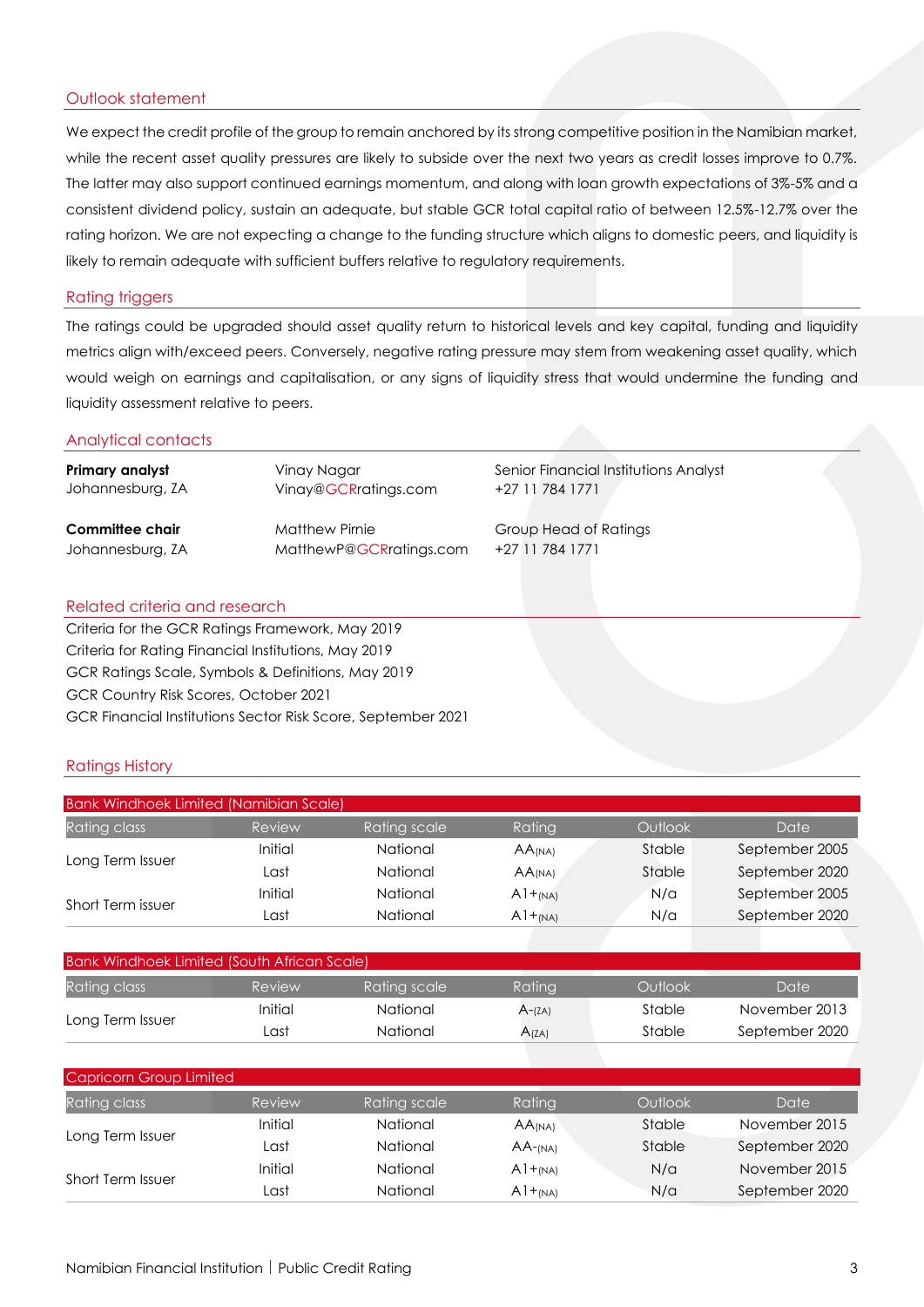# **Capricorn group operating subsidiaries** and associates as at 30 June 2021



Source: Capricorn Group Integrated Annual Report, 2021.

The Capricorn Group is a leading Namibian-owned financial services group that is listed on the Namibian Stock Exchange. Its subsidiaries include two banks (Bank Windhoek and Bank Gaborone ("BG")), a micro-lender (Entrepo) and an asset manager (Capricorn Asset Management), while its associates operate in insurance (Santam and Sanlam) and telecommunications (Paratus group).

We view Bank Windhoek as the group's flagship brand, contributing 68% and 79% to group net profit after tax and assets respectively. This makes it core to the group's operations and we therefore equalise Bank Windhoek's ratings to that of the group ACE.

The ratings on Capricorn Group Limited are one notch lower than the group ACE, reflecting the structurally subordinated status of NOHC. This reflects GCR's opinion that the NOHC is reliant on cash flows and dividends from largely regulated, operating group companies, which could be interrupted by regulators should there be a stress event.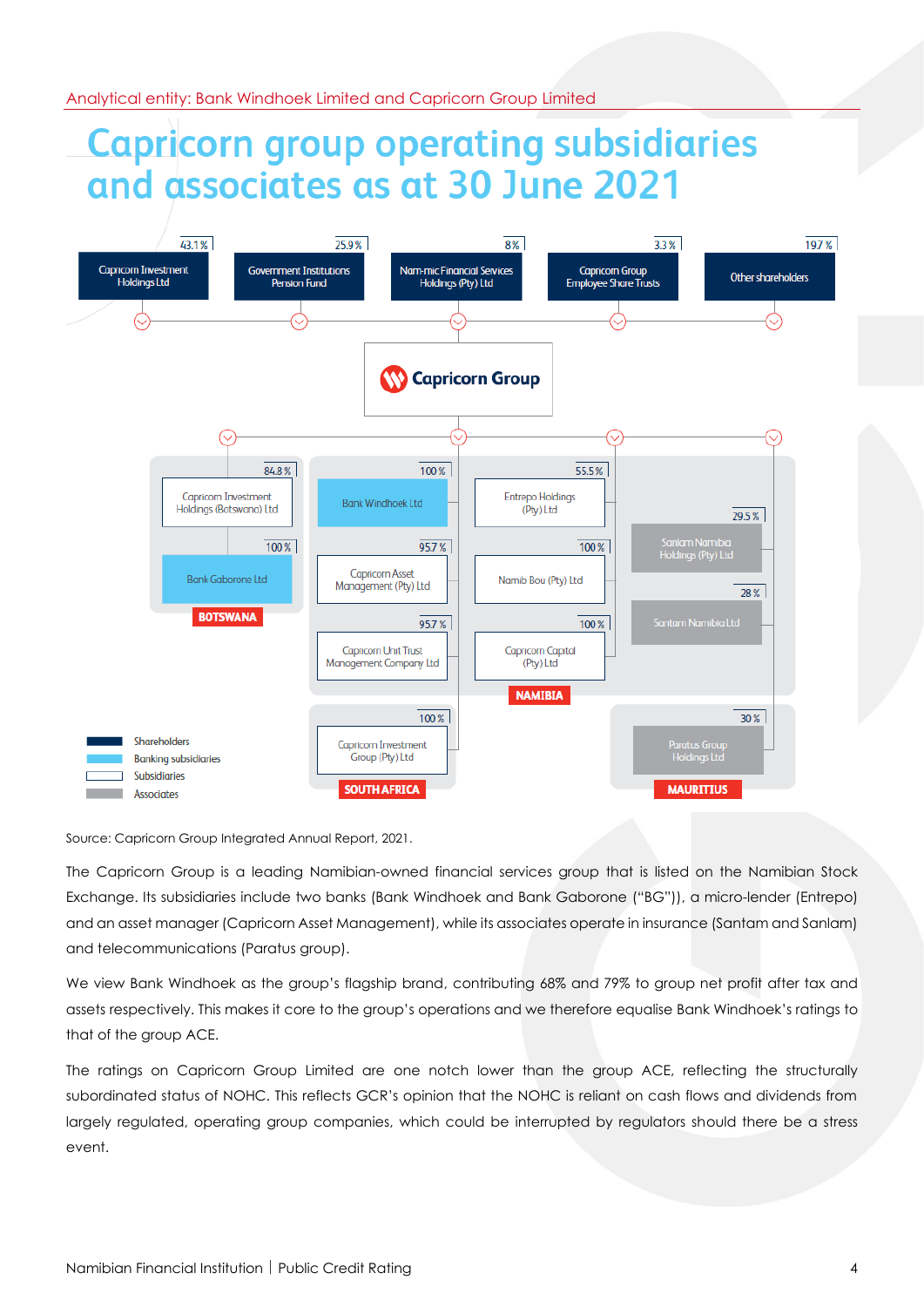#### Operating Environment

#### The operating environment assessment is anchored by the group's predominantly Namibian market focus.

#### **Country risk**

The Namibian country risk score has been maintained at '5.5' even though the regional impact of the COVID-19 pandemic further exacerbated existing weaknesses in the economy. Namibia is a fairly small country with a population of around 2.5m and its assessment is supported by above average wealth levels and institutional strengths of the country in comparison to regional peers. However, the health of its economy is largely reliant on key trading partners such as neighbouring South Africa. A sizeable GDP contraction in 2020 (estimated at around 7.3% by the Bank of Namibia) will weigh on debt to GDP levels in the coming years as the economy tries to claw back lost ground. The pandemic is also likely to see unemployment levels track higher (close to 40%) and a sustained recovery in economic growth will be reliant on an improved outlook for key trading partners such as South Africa.

#### **Sector risk**

The Namibian banking sector risk score of '6.0' balances reasonable capital and liquidity buffers and structural stability, against challenging operating conditions, posing medium-term risks to asset quality. Furthermore, the largely wholesale deposit funding structure increases deposit sensitivities to market sentiment. Namibian banks have been operating under highly subdued economic conditions for the past few years, and despite a downward trend in profit margins, the sector's balance sheet has been maintained at sound levels, reflected in good liquidity and capital ratios. The onset of the COVID-19 pandemic in 2020 caused a sharp downward spike in earnings, with return on assets dropping to a 5-year low of 1.3%, from 2% in 2019, primarily due to higher credit losses and reduced net interest income (as a result of large interest rate cuts). We expect earnings to gradually recover as credit losses normalise from the peak of mid-2020, net interest income stabilises, and transactional activity gains momentum, but we think return on assets may remain low, between 1.5%-1.8%, compared to historical levels of above 2%. This, in conjunction with loan growth extension expectations of between 3%-5% should support an industry average Common Equity Tier 1 capital ratio of around 13% going forward. Additionally, this muted loan growth may also allow existing liquidity buffers to be sustained, at least over the short-term, with the banking sector holding high liquid assets relative to regulatory minimums. On the negative side, asset quality may remain pressured (non-performing loans deteriorated to 6.4% in 2020, from 4.8% in 2019) given the unfavourable sector dynamics underpinning borrower credit quality. This includes high household indebtedness, negative property valuation trends (with the sector representing over 50% of total industry loans) and comparably high corporate debt as a percentage of GDP (of around 70% at 2020 versus South Africa's c.40%). However, the low interest rate environment may support debt serviceability as economic conditions gradually improve, but downside risk will prevail if employment and income growth do not improve. The sector continues to exhibit a high reliance on wholesale funding, however, to date, this has been fairly well managed.

#### Business Profile

#### **Competitive position**

#### Strong and entrenched position as a leading financial services provider in Namibia.

Capricorn Group Limited is a large, diversified financial services company, with core operations in banking (Bank Windhoek and Bank Gaborone). The strong competitive position largely pivots on the flagship banking subsidiary, BW, as one of the biggest banks in Namibia, leading the market in credit extension (33.3% market share of total industry gross loans at June 2021) and holding very strong market shares of total industry assets (30.7%) and deposits (28.8%).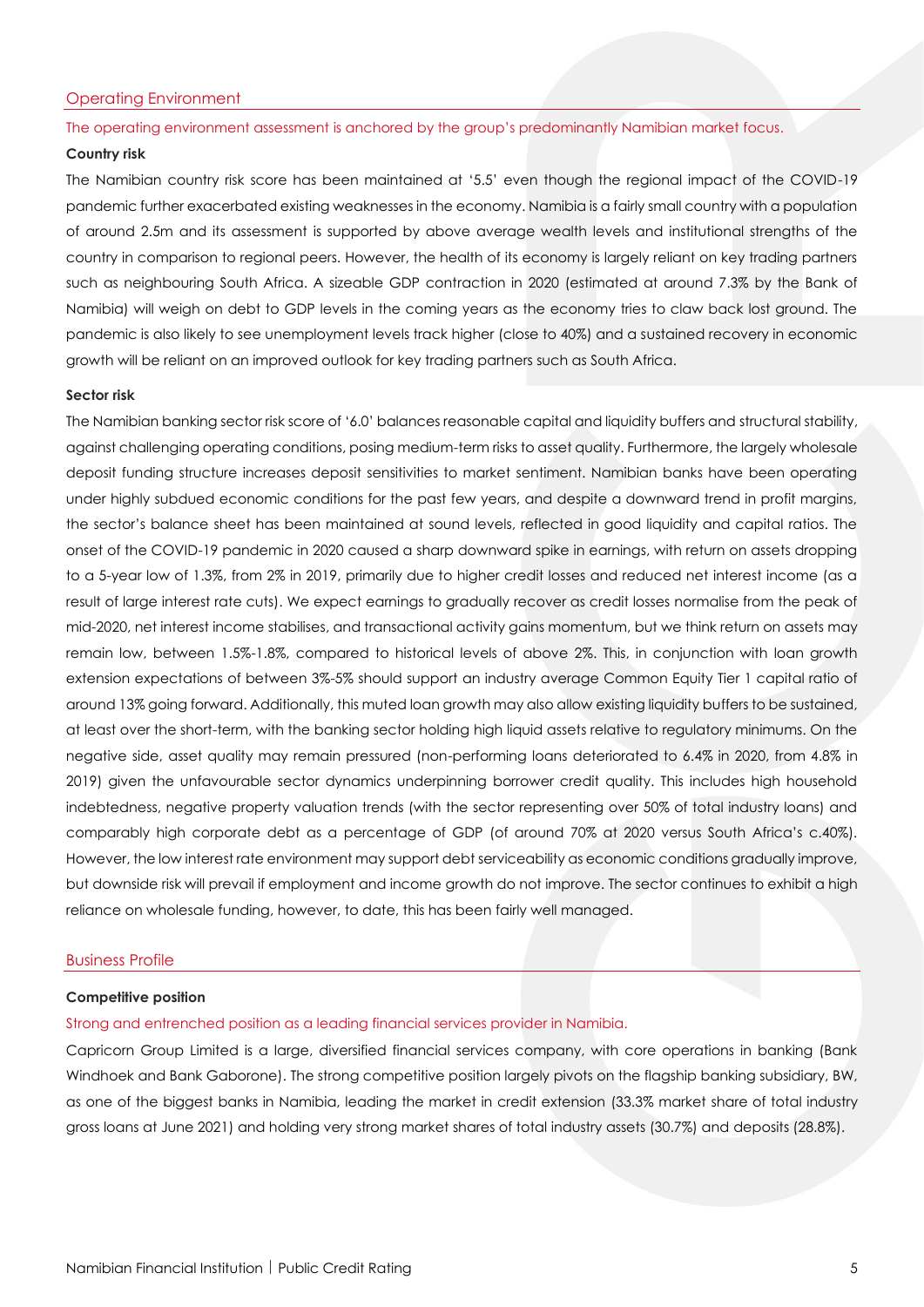| Table 1: Bank Windhoek Limited's market share (%) |         |      |      |      |
|---------------------------------------------------|---------|------|------|------|
|                                                   | $2021*$ | 2020 | 2019 | 2018 |
| Gross loans and advances                          | 33.3    | 32.7 | 30.7 | 31.0 |
| Deposits                                          | 28.8    | 28.6 | 27.0 | 26.9 |
| Assets                                            | 30.7    | 29.2 | 27.8 | 28.2 |

Note: Market share is calculated using Bank of Namibia aggregated quarterly industry data for the Namibian Banking sector. \*As at June 2021.

Diversification comes in the form of high margin, reasonably low risk, micro-lending to government employees (Entrepo), capital-light asset management activities (Capricorn Asset Management) and exposure to insurance through associate shares in the local operations of regional behemoths, Santam and Sanlam. The group also has exposure to telecommunications through its 30% stake in Paratus Group Holdings Limited. The asset manager and insurance associates are clear leaders in their respective markets, and this combined strength supports good, through the cycle revenue stability and diversity, with a high proportion of annuity type interest and fee-based income.

There is some geographic diversification from the Botswana banking subsidiary (Bank Gaborone), but the franchise strength of the group is ultimately underpinned by the Namibian operations, supporting the strong competitive position assessment.

Revenue stability is good, primarily stemming from net interest and fee and commission income. This is supplemented by asset management fees and insurance income, which has proven to be quite stable over the years. In absolute terms, return on assets has historically lagged that of the closest banking peer. This could be attributed to the nowdisposed Zambian operations (which was mostly loss making) and BG, which in GCR's view, is an underperformer in the group. Nevertheless, the sale of the Zambian operations, coupled with prospects for improved operating conditions may support sustainably stronger returns over the next 12-18 months.

| Table 2: Capricorn Group Limited's earnings stability (%) |         |       |      |      |      |
|-----------------------------------------------------------|---------|-------|------|------|------|
|                                                           | 2022(e) | 2021  | 2020 | 2019 | 2018 |
| Core earnings / adjusted assets                           | 1.70    | 64. ا | .68  | 1.89 | 1.68 |
| Net interest income / operating revenues                  | 60.1    | 60.4  | 60.5 | 61.5 | 59.8 |
| Non-interest income / operating revenues                  | 39.9    | 39.6  | 39.5 | 38.5 | 40.3 |
| Market sensitive income / operating revenues              | $-$     | 2.7   | 5.5  | 3.2  | 3.2  |
| e: Rased on CCP expectations                              |         |       |      |      |      |

e: Based on GCR expectations.

ESG considerations are neutral ratings factors, however, we note the group's growing emphasis on renewable energy and sustainable projects through BW, which recently issued the first Sustainability bond in Namibia. Although unlikely in the medium to long-term, should renewable energy projects and broadened focus on sustainable financing become a significantly material component of the bank's loan portfolio, with BW able to leverage off its bond framework and tap further funding for these projects that clearly differentiate it from peers, we could uplift the business profile assessment for ESG characteristics.

#### **Management and governance**

Management and governance is considered neutral to the ratings.

#### Financial Profile

#### **Capital and Leverage**

Stable capitalisation, but the GCR total capital ratio continues to lag peers, leading to an intermediate assessment. Capital and leverage remained quite stable over the past three years, albeit at the lower end of the intermediate assessment and below peers. At June 2021, the GCR total capital ratio improved slightly to 12.7% (FY20: 12.3%) mainly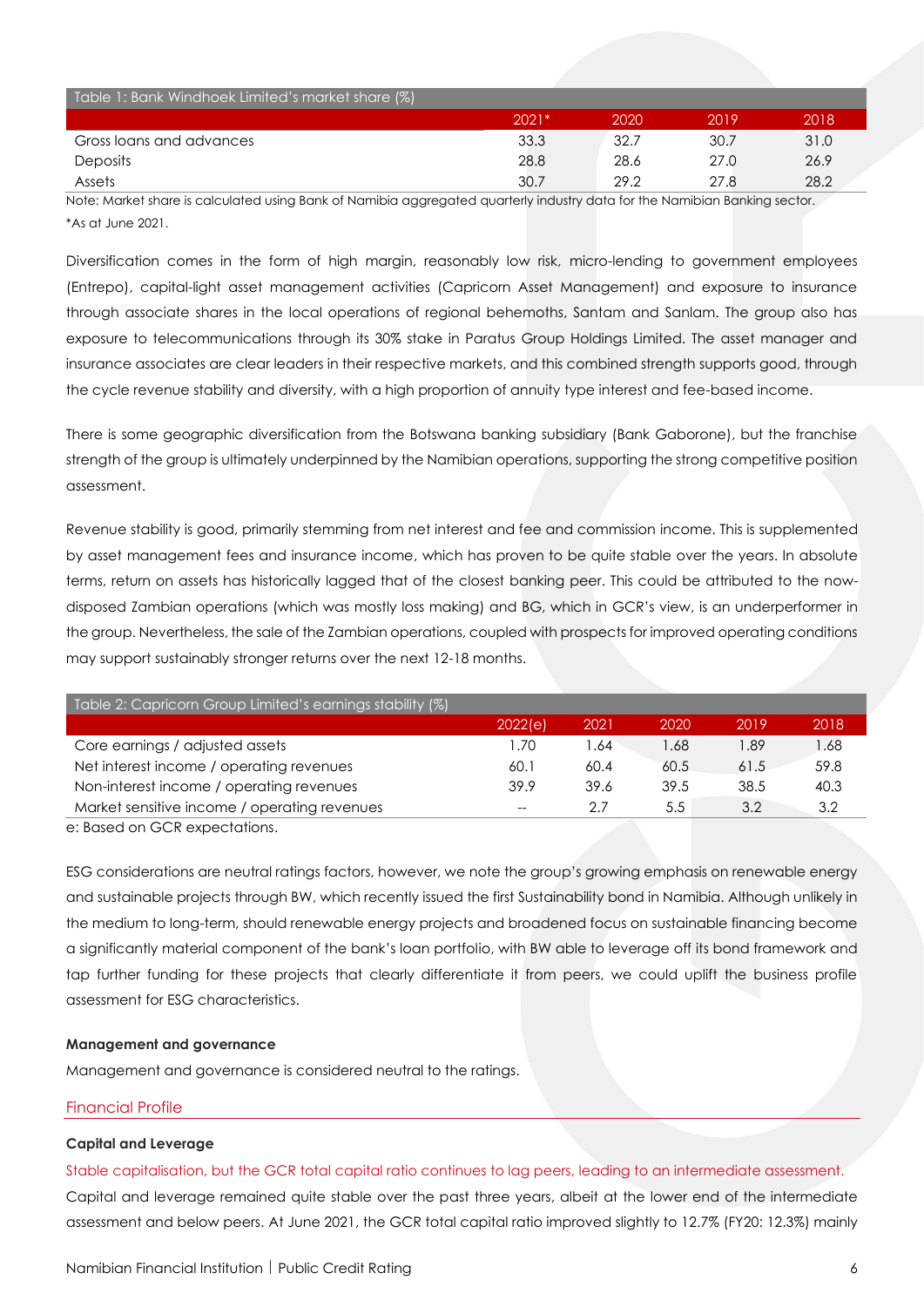due to negative Risk Weighted Asset ("RWA") growth. We believe that there is a high likelihood for earnings improvement over the next two years (following COVID-19 induced earnings strain in FY20) given the expectations for lower credit costs, stabilised net interest margins, moderate loan growth (between 3%-5%) and disposal of the Zambian banking subsidiary (which has been margin dilutive). Our forecast points to a GCR total capital ratio between 12.5%- 12.7%, supporting an intermediate capital assessment.

In GCR's view, relative to Namibian banking peers, reserving is adequate. Loan loss reserve coverage of total and stage 3 loans stood at 3.4% and 58.3% at June 2021 respectively. The loan book is skewed towards secured lending, and collateral values are viewed to be appropriate. The core banking subsidiary (BW) applies a haircut of 30% to all stage 3 loans, upon which time further provisions are raised if required. However, given the comparatively higher exposure to commercial real estate, the group may be exposed to revaluation risk in the future should property trends remain negative.

Generally, earnings have been good and supportive of internal capital generation, catering for above average loan growth. The group benefits from cost efficiencies with a lower cost-to-income ratio than any of its peers. This should support a rebound in earnings under more productive economic conditions to that of the past two years.

Our forecasts for the next 12-18 month incorporate the following assumptions:

- Loan growth of between 3%-5%, which is in line with our Namibian sector projections. We think the group may be at the higher end of the range, consistent with its above peer loan growth over the years. As such, we have assumed risk weighted asset growth of 5%-6% going forward;
- Core earnings to adjusted assets of 1.7% in 2022, with potential for further improvement to 1.9% in 2023. This is to be driven by lower credit costs (between 0.6%-0.7% over the next two years) and stabilised net interest margins of above 4%;
- Good cost management likely to keep the cost to income ratio below 55%;
- Dividend coverage ratio of 1.8x.

| Table 3: Capitalisation (%)               |         |      |      |      |       |
|-------------------------------------------|---------|------|------|------|-------|
|                                           | 2022(e) | 2021 | 2020 | 2019 | 2018  |
| GCR total capital to RWA                  | 12.7    | 12.7 | 12.3 | 12.3 | 16.84 |
| GCR leverage ratio                        | >10     | 10.6 | 10.3 | 10.3 | 12.9  |
| Regulatory total risk-based capital ratio | $- -$   | 15.0 | 14.7 | 14.9 | 15.4  |
| e: Based on GCR expectations.             |         |      |      |      |       |

#### **Risk**

The risk score was lowered slightly to reflect upward pressure on asset quality metrics, although we believe these will improve over the next two years and align to the key banking peer.

We have moderated the risk assessment to reflect the notable upward pressure on asset quality over the last two years. Economic frailties in the group's core market of Namibia, coupled with pandemic-induced disruptions across the region, presented highly challenging operating conditions, which inevitably caused credit losses and NPLs to breach historical levels. Historically, credit losses were very low at around 0.3%, outperforming peers. However, over the last two years, credit losses rose to around 1%, while NPLs weakened to 5.8% at FY21 (FY20: 4.7%). It is worth pointing out that, in the June 2021 financial statements, the group changed the way NPLs and provisions were reported, distorting the year-on-year movement in NPLs. The change related to the way interest and corresponding impairments were recognized, now aligning to industry standards.

That said, BW's asset quality continued to stack up well relative to most peers in Namibia and we do expect a normalisation in key metrics over the next 12-18 months. On the other hand, Bank Gaborone (the smaller banking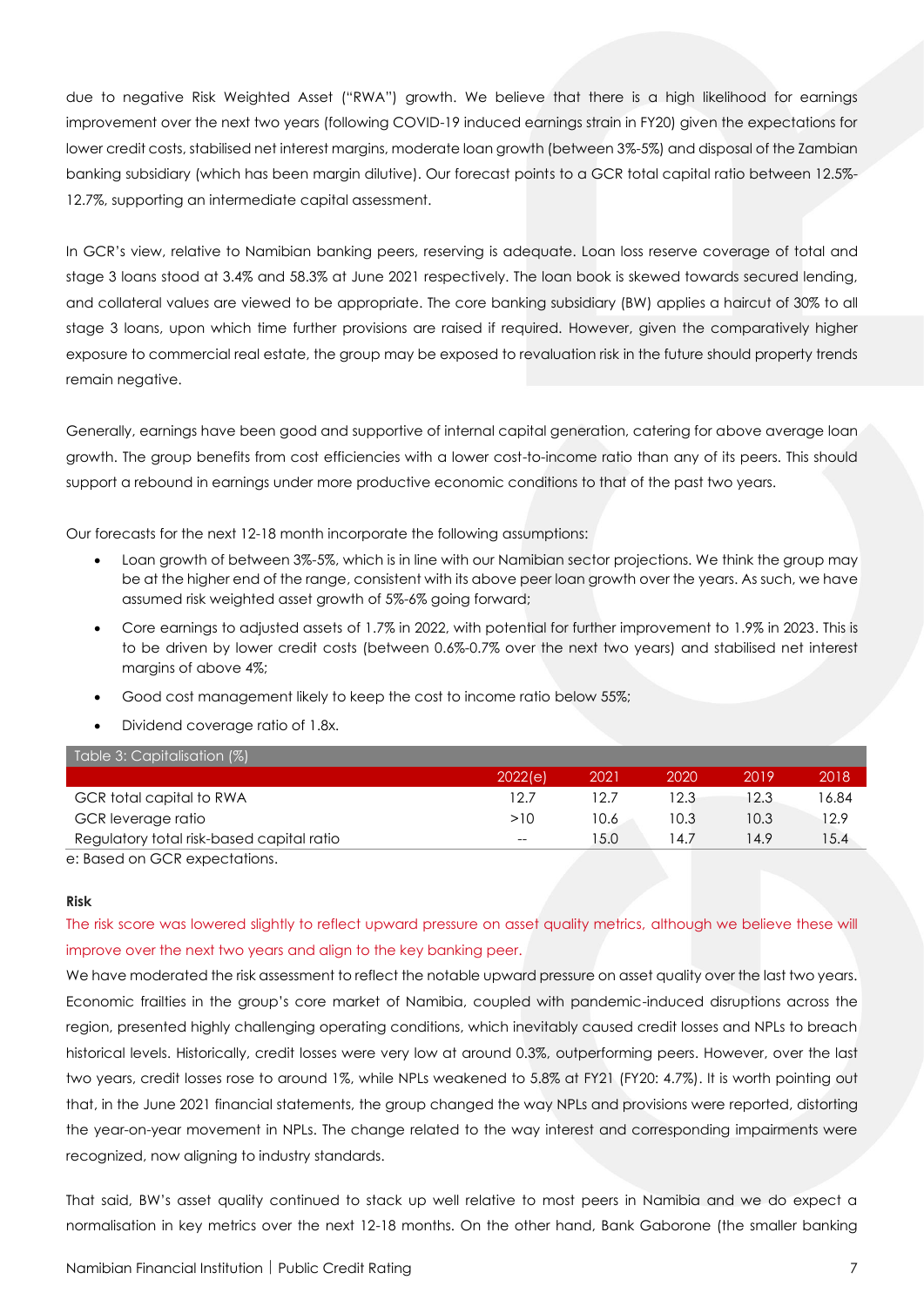subsidiary) does exhibit a weaker risk profile than BW, which weighs slightly on overall group asset quality. Looking ahead, we are forecasting contained credit losses of around 0.7% over the next two years (primarily due to normalised provisioning and expected recoveries), but NPLs could remain elevated at just north of 5.6%. While there may be a rebound in economic activity and lower intensity of pandemic effects, there could still be some negative tail impact from significant exposures to vulnerable sectors, such as commercial real estate (c.18% of total advances). This could result in revaluation risk, although provisioning levels (of stage 3 loans) are slightly above most peers, and together with lower interest rates that could support repayment capacity (at least in the short-term), may mitigate some of the pressure on future credit costs.

| Table 4: Risk $(\%)$                                 |         |      |      |      |      |
|------------------------------------------------------|---------|------|------|------|------|
|                                                      | 2022(e) | 2021 | 2020 | 2019 | 2018 |
| New loan loss provisions to average customer loans   |         |      |      | 0.3  | 0.2  |
| Loan loss reserves to non-performing loans           | >60     | 58.3 | 60.9 | 55.6 | 29.6 |
| Gross non-performing loans to average customer loans | 5.8     | 5.8  | 47   |      | 3.4  |
| e: Based on GCR expectations.                        |         |      |      |      |      |

As noted in the capital section, we believe reserving is adequate, but BW does have a large commercial real estate portfolio compared to peers, and management indicated that the property market is still under pressure, with limited demand in cases of foreclosure. In most instances, these properties are bought by the bank and end up on their balance sheet. Currently, this stock of on-balance sheet property is relatively small, but going forward, a persisting trend may expose the group to revaluation risk (particularly for higher value properties), which could result in further provisioning that would negatively impact credit losses. Positively, payment deferrals (offered during the start of the pandemic) have also reduced from a high of NAD5.7bn to NAD515.3m at June 2021, representing around 1.2% of total gross loans.

The group's market risk for its Namibian operations is limited due to the stability of the market and limited investment universe. As with most banks, significant interest rate cuts in 2020 materially impacted net interest margins. We believe the interest rate cycle has bottomed, which should limit interest rate risk going forward. Forex risk is contained with foreign assets and liabilities totaling 2.1% and 4.6% at FY21 respectively. The group holds BWP and ZAR denominated assets and liabilities as well, but there is minimal forex risks on these as the BWP mainly stems from the Botswana operations, while the ZAR is pegged to the NAD.

#### **Funding and Liquidity**

#### Funding and liquidity is considered adequate.

Like peers, the group exhibits a high reliance to wholesale funding, a structural problem in the Namibian market. BW has the second largest market share of deposits, and the funding mix is fairly well balanced between short, medium and long-term maturities. The GCR stable funding ratio was 85% at FY21, better than most peers. Related party exposure is prevalent, with Capricorn Asset Manager ("CAM") being the top depositor with NAD3.6bn (9% of total deposits). This is largely due to the asset managers own internal concentration policies, where it is required to spread funds across banks, and with BW being the one of the leading Namibian banks in terms of deposits, and the banking landscape being dominated by the top four banks, this naturally results in a fairly significant exposure, also noting that CAM is the largest asset manager in the country.

Liquid asset coverage of total deposits was in line with peers at 22%. However, above average loan growth has contributed to a more leverage position, with loans to deposits above 100%. This could be due to the group's higher use of longer term debt (not included in the deposit base of the aforementioned calculation). In this regard, the group reports a loan to funding ratio, which rose to 88.6% at June 2021, from 87.9%, following loan growth of above 4% (higher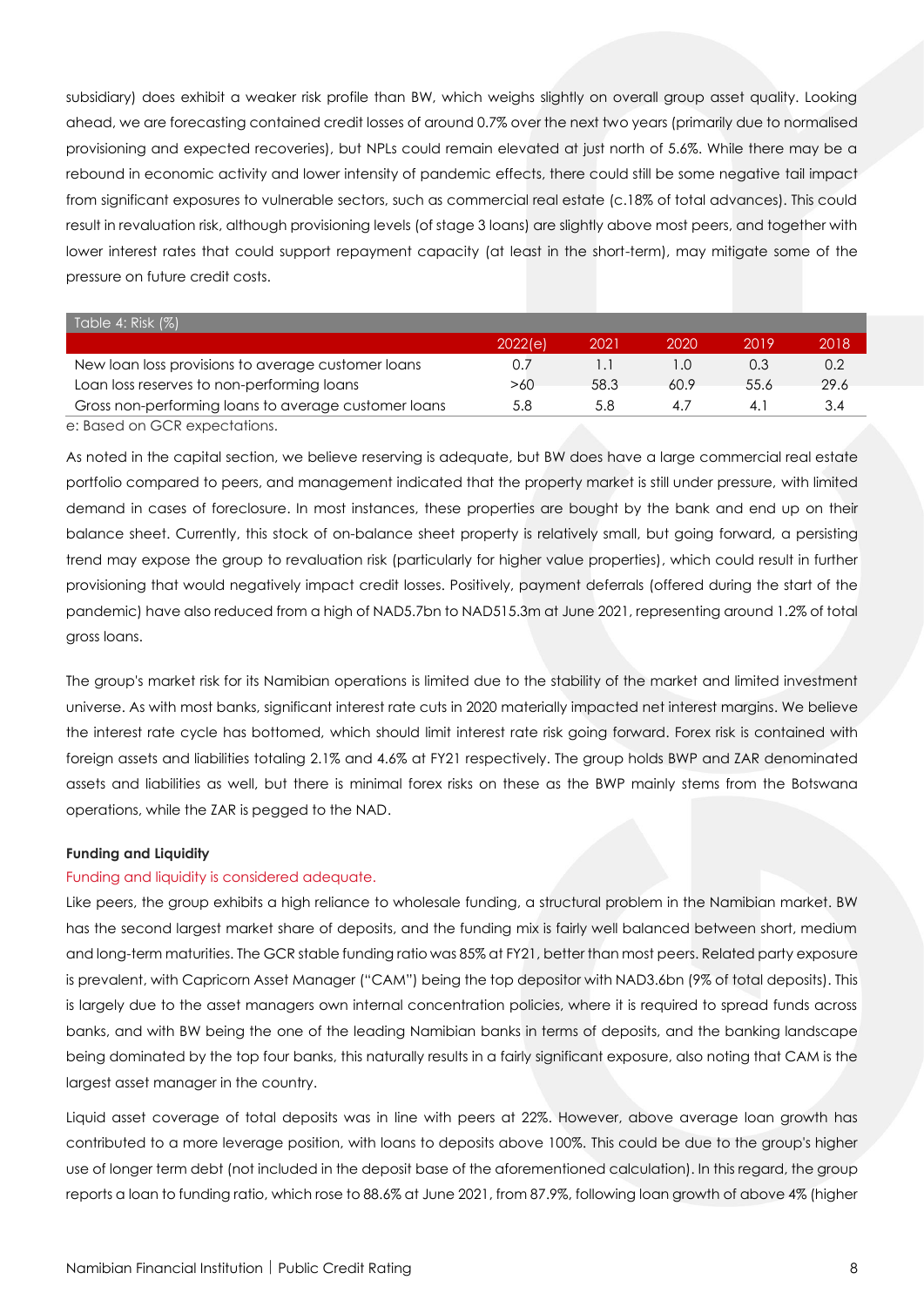than the industry average of 2.7% in Namibia). Management's target is to keep the ratio below 90% to balance profit and liquidity expectations.

| Table 5: Funding and Liquidity (%)            |         |      |      |       |      |
|-----------------------------------------------|---------|------|------|-------|------|
|                                               | 2022(e) | 2021 | 2020 | 2019  | 2018 |
| Long term funding ratio                       | >88     | 88.4 | 86.2 | 83.0  | 94.2 |
| <b>GCR</b> Stable funds ratio                 | >85     | 85.2 | 80.0 | 75.5  | 81.4 |
| GCR liquid assets / total deposits            | C.23    | 22.2 | 23.8 | 26.2  | 30.2 |
| GCR liquid assets/total wholesale funding (x) | c.1.2   | 1.19 | .25  | 46. ا | .61  |

e: Based on GCR expectations.

The group continues to hold sufficient liquid assets above regulatory requirements. At June 2021, BW held NAD3.1bn of excess liquidity relative to the regulatory minimum, while BG had a BWP681.4m surplus above Bank of Botswana requirements. We do take note of a decline in covenant headroom on certain funding lines. Some of these covenants were set in different macro conditions, and management are aiming to negotiate an update to some covenants linked to NPLs for instance. For now, we do not believe these pose significant risks to the group's liquidity as these funding lines are relatively small in the context of total liabilities, and there is ample liquidity to cover any potential accelerated outflows. Nonetheless, limited covenant headroom is viewed to be a risk to liquidity.

#### Comparative Profile

The comparative profile is neutral to the ratings.

#### **Peer analysis**

The peer analysis is neutral to the ratings.

#### **Group support**

Group support is not applicable to the ratings.

#### Rating Adjustment Factors

#### **Structural adjustments**

The ratings on Capricorn Group Limited are one notch lower than the group ACE, reflecting the structurally subordinated status of NOHC. This reflects GCR's opinion that the NOHC is reliant on cash flows and dividends from largely regulated, operating group companies, which could be interrupted by regulators should there be a stress event.

#### **Instrument ratings**

No instrument rating adjustments.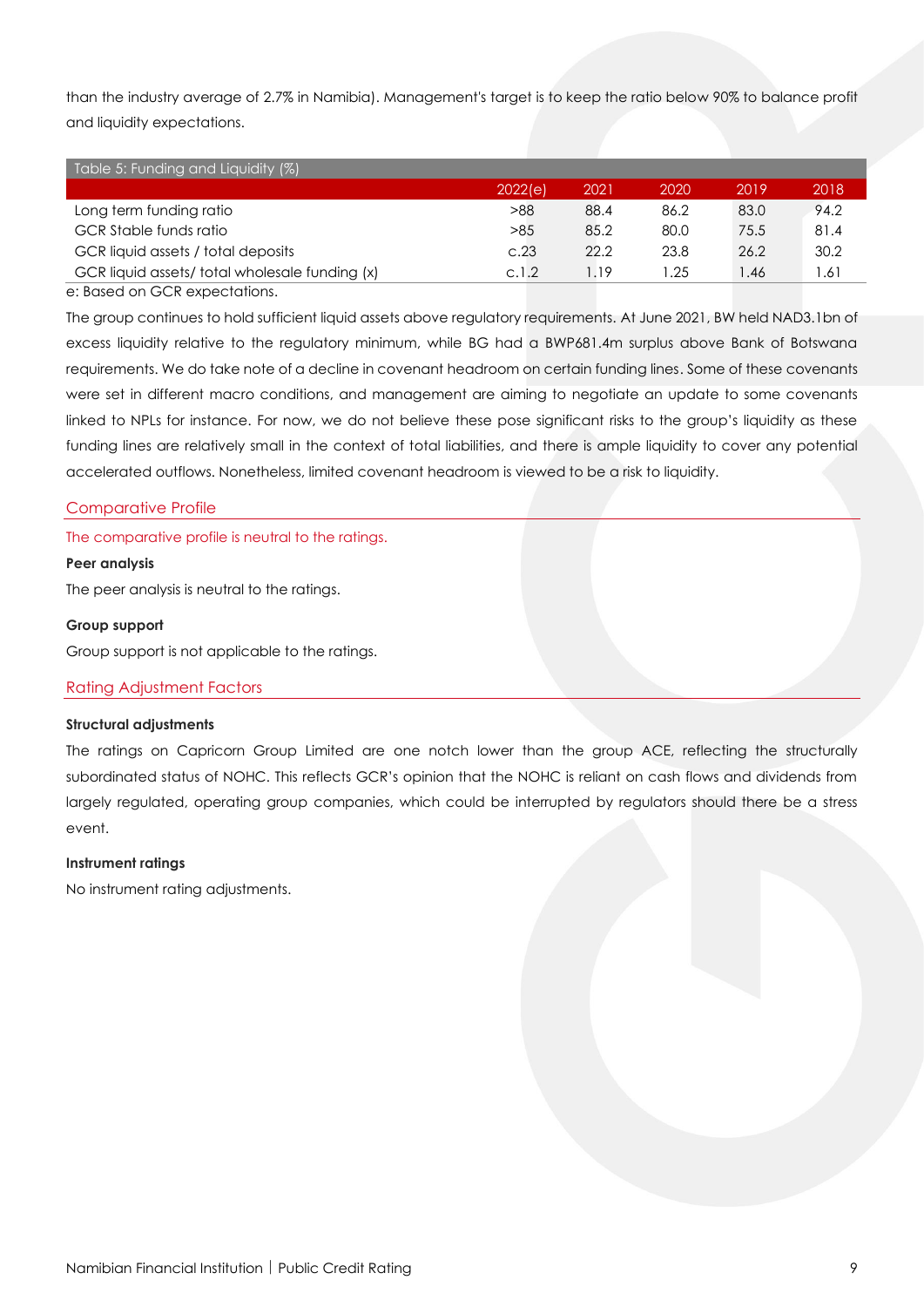### Risk Score Summary

| <b>Rating Components &amp; Factors</b> | <b>Risk scores</b> |
|----------------------------------------|--------------------|
|                                        |                    |
| <b>Operating environment</b>           | 11.50              |
| Country risk score                     | 5.50               |
| Sector risk score                      | 6.00               |
| <b>Business profile</b>                | 1.25               |
| Competitive position                   | 1.25               |
| Management and governance              | 0.00               |
| <b>Financial profile</b>               | 0.25               |
| Capital and Leverage                   | (0.50)             |
| <b>Risk</b>                            | 0.75               |
| Funding and Liquidity                  | 0.00               |
| <b>Comparative profile</b>             | 0.00               |
| Group support                          | 0.00               |
| Government support                     | 0.00               |
| Peer analysis                          | 0.00               |
| <b>Total Score</b>                     | 13.00              |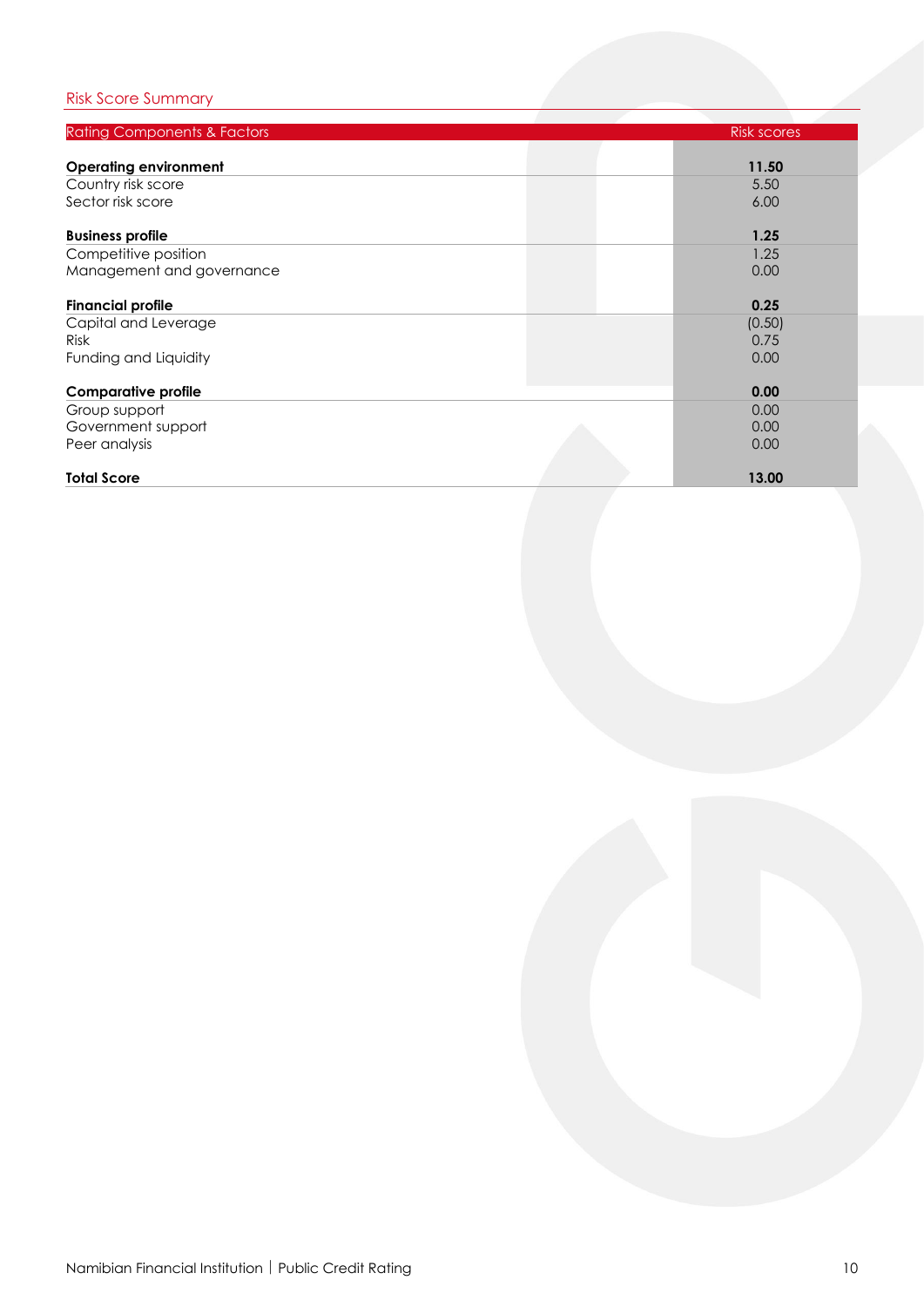#### **Glossary**

|                          | Also known as Statement of Financial Position. A statement of a company's assets and liabilities provided for the                                                                                                                                                                                                                                                                                  |
|--------------------------|----------------------------------------------------------------------------------------------------------------------------------------------------------------------------------------------------------------------------------------------------------------------------------------------------------------------------------------------------------------------------------------------------|
| <b>Balance Sheet</b>     | benefit of shareholders and regulators. It gives a snapshot at a specific point in time of the assets the company                                                                                                                                                                                                                                                                                  |
|                          | holds and how they have been financed.                                                                                                                                                                                                                                                                                                                                                             |
| Capital                  | The sum of money that is invested to generate proceeds.                                                                                                                                                                                                                                                                                                                                            |
| Cash Flow                | The inflow and outflow of cash and cash equivalents. Such flows arise from operating, investing and financing<br>activities.                                                                                                                                                                                                                                                                       |
| Cash                     | Funds that can be readily spent or used to meet current obligations.                                                                                                                                                                                                                                                                                                                               |
| Covenant                 | A provision that is indicative of performance. Covenants are either positive or negative. Positive covenants are<br>activities that the borrower commits to, typically in its normal course of business. Negative covenants are certain<br>limits and restrictions on the borrowers' activities.                                                                                                   |
| Debt                     | An obligation to repay a sum of money. More specifically, it is funds passed from a creditor to a debtor in<br>exchange for interest and a commitment to repay the principal in full on a specified date or over a specified<br>period.                                                                                                                                                            |
| Diversification          | Spreading risk by constructing a portfolio that contains different exposures whose returns are relatively<br>uncorrelated. The term also refers to companies which move into markets or products that bear little relation to<br>ones they already operate in.                                                                                                                                     |
| Exposure                 | Exposure is the amount of risk the holder of an asset or security is faced with as a consequence of holding the<br>security or asset. For a company, its exposure may relate to a particular product class or customer grouping.<br>Exposure may also arise from an overreliance on one source of funding. In insurance, it refers to an individual or<br>company's vulnerability to various risks |
| Income                   | Money received, especially on a regular basis, for work or through investments.                                                                                                                                                                                                                                                                                                                    |
| <b>Interest Cover</b>    | Interest cover is a measure of a company's interest payments relative to its profits. It is calculated by dividing a<br>company's operating profit by its interest payments for a given period.                                                                                                                                                                                                    |
| <b>Interest</b>          | Scheduled payments made to a creditor in return for the use of borrowed money. The size of the payments will<br>be determined by the interest rate, the amount borrowed or principal and the duration of the loan.                                                                                                                                                                                 |
| Issuer                   | The party indebted or the person making repayments for its borrowings.                                                                                                                                                                                                                                                                                                                             |
| Leverage                 | With regard to corporate analysis, leverage (or gearing) refers to the extent to which a company is funded by<br>debt.                                                                                                                                                                                                                                                                             |
| Liquidity                | The speed at which assets can be converted to cash. It can also refer to the ability of a company to service its<br>debt obligations due to the presence of liquid assets such as cash and its equivalents. Market liquidity refers to<br>the ease with which a security can be bought or sold quickly and in large volumes without substantially affecting<br>the market price.                   |
| Long Term Rating         | See GCR Rating Scales, Symbols and Definitions.                                                                                                                                                                                                                                                                                                                                                    |
| Margin                   | A term whose meaning depends on the context. In the widest sense, it means the difference between two values.                                                                                                                                                                                                                                                                                      |
| Market                   | An assessment of the property value, with the value being compared to similar properties in the area.                                                                                                                                                                                                                                                                                              |
| Maturity                 | The length of time between the issue of a bond or other security and the date on which it becomes payable in<br>full.                                                                                                                                                                                                                                                                              |
| <b>Operating Cash</b>    | A company's net cash position over a given period, i.e. money received from customers minus payments to                                                                                                                                                                                                                                                                                            |
| Flow                     | suppliers and staff, administration expenses, interest payments and taxes.                                                                                                                                                                                                                                                                                                                         |
| Rating Outlook           | See GCR Rating Scales, Symbols and Definitions.                                                                                                                                                                                                                                                                                                                                                    |
| <b>Risk</b>              | The chance of future uncertainty (i.e. deviation from expected earnings or an expected outcome) that will have<br>an impact on objectives.                                                                                                                                                                                                                                                         |
| <b>Short Term Rating</b> | See GCR Rating Scales, Symbols and Definitions.                                                                                                                                                                                                                                                                                                                                                    |
| Short Term               | Current; ordinarily less than one year.                                                                                                                                                                                                                                                                                                                                                            |